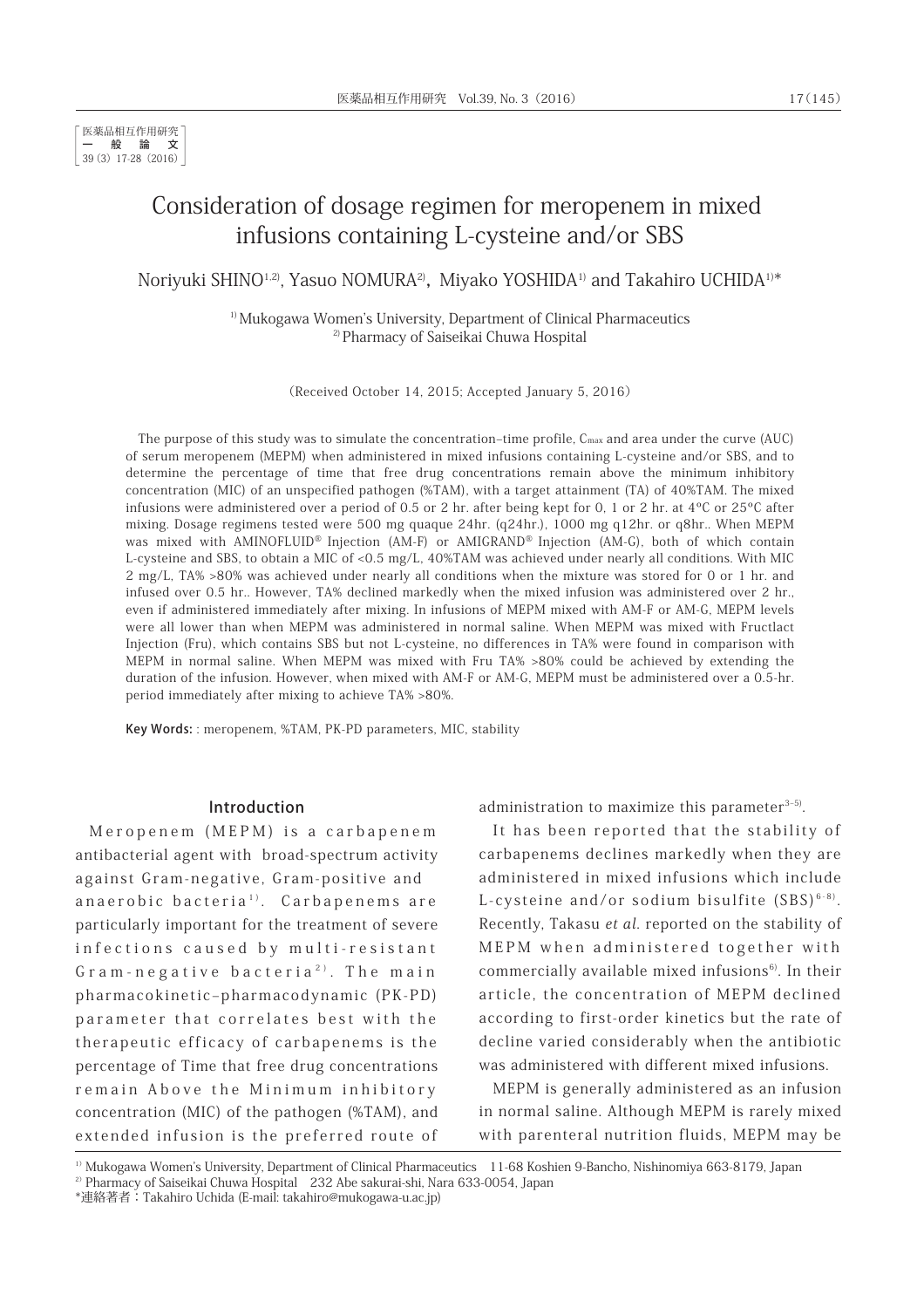mixed in the infusion management of highly invasive patient, such as sepsis. There have been no reports on the serum concentration of MEPM when administered after mixing with such infusions, so it was decided to investigate the rate of decline of MEPM concentrations in these situations.

In the present study, we aimed to predict the serum MEPM concentration-time profile, Cmax, area under the curve (AUC) and obtained target attainment (TA) of 40%TAM based on different MICs (0.5, 1, 2 and 4 mg/L) of infectious organisms using a Monte Carlo simulation. The effects of storage conditions (temperature and time after mixing) were also investigated. MEPM was administered as either a 0.5-hr. or 2-hr. infusion after storage of mixtures with Fructlact Injection (Fru), AMINOFLUID® Injection (AM-F) or AMIGRAND® Injection (AM-G) for periods of 0, 1 or 2 hr. and at 4℃ or 25℃. Fru contains SBS, while AM-F and AM-G contain both L-cysteine and SBS.

#### **Methods**

#### 1. Mixed injections and infusion conditions

Using information from the package insert and actual clinical practice, we selected 0.5 and 2 hr. as infusion times and 0, 1 and 2 hr. after mixing as storage times. Mixtures of MEPM with Fru (500mL), AM-F (500mL) or AM-G (500mL) were examined, as shown in Table 1. The storage temperature was fixed at either 4℃ or 25℃. MEPM injection preparations contained either 500 mg or 1000 mg MEPM.

| Table 1 Mixed injections and infusion conditions |  |
|--------------------------------------------------|--|
|--------------------------------------------------|--|

|                   |                     |                                   |                          |          | Storage            |                      |
|-------------------|---------------------|-----------------------------------|--------------------------|----------|--------------------|----------------------|
| MEPM dose         | Infusion time (hr.) | Mixed with                        | L-Cysteine $(g/L)$       | SBS(g/L) | Temp $(^{\circ}C)$ | Time (hr.)           |
|                   |                     | <b>Fructlact Injection</b>        | ۰.                       | 0.2      |                    |                      |
| $500 \text{ mg}$  | $0.5$ or 2          | AMINOFLUID <sup>®</sup> Injection | 0.3                      | 0.2      | 4 or 25            | $0, 1$ or $2$        |
|                   |                     | AMIGRAND <sup>®</sup> Injection   | 0.3                      | 0.02     |                    |                      |
|                   |                     | Fructlact Injection               | $\overline{\phantom{a}}$ | 0.2      |                    |                      |
| $1000 \text{ mg}$ | $0.5$ or 2          | AMINOFLUID <sup>®</sup> Injection | 0.3                      | 0.2      | 4 or 25            | $0, 1 \text{ or } 2$ |
|                   |                     | AMIGRAND <sup>®</sup> Injection   | 0.3                      | 0.02     |                    |                      |

SBS: sodium bisulfite

Temperature: Temp

### 2. Stability prediction of MEPM in mixed infusions

In the article of Takasu et al., MEPM was shown to decrease according to first-order degradation kinetics in mixtures with AM-F, AM-G and Fru<sup>6)</sup>. In the present study, therefore, first-order degradation kinetics (ka in the following equation) were used to simulate the decline of MEPM levels during infusion.

 $dX_1/dt = -ka \cdot X_1$  Equation 1

where  $X_1$  is the amount of MEPM in the compound compartment (mg) and ka is its degradation rate constant  $(h<sup>-1</sup>)$ . At 25 °C, ka values of AM-F, AM-G and Fru were 0.695, 0.828 and 0.0060, respectively, while at 4℃, ka values were 0.329, 0.453 and 0.0008, respectively $6$ .

### 3. Pharmacokinetic analysis

As PK parameters, clearance and distribution

volume for MEPM were estimated from population parameters of Japanese adult patients, as reported  $previously<sup>9</sup>$ .

 $CL=0.0905 \times CCR+2.03$ ;  $Q=4.02$ 

 $V_1 = 0.199 \times WT$ ;  $V_2 = 4.55$ 

where  $CL = total body clearance (L/hr)$ ,  $CCR =$ creatinine clearance (mL/min), Q = inter-compartmental (central-peripheral) clearance,  $V_1$  and  $V_2$  = the distribution volumes of the central and peripheral compartments (L), respectively, and WT = bodyweight (kg)

The input rate of MEPM followed the reduction in concentration (equation 1) was incorporated into in vivo simulation using population pharmacokinetic parameter of Japanese considering model based on dosage frequency, quaque 8hr.(q8hr.), q12hr. or q24hr..

The dosage and frequency of dosing required to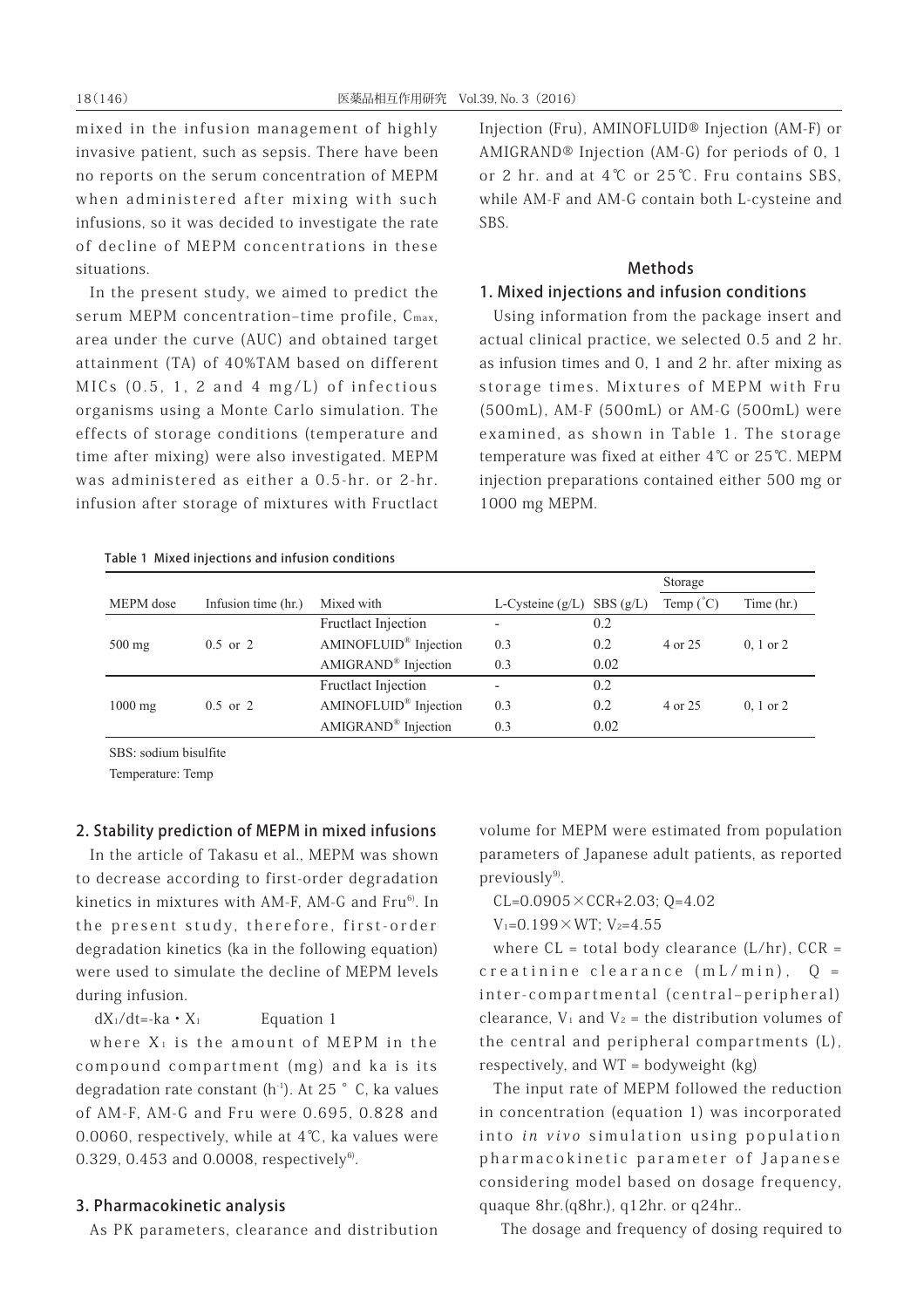maintain serum MEPM concentrations, in view of the degradation rate described in equation 1, was incorporated into a Monte Carlo simulation model using pharmacokinetic parameters from the Japanese population. A thousand simulated serum concentration curves were produced for each dosage regimen (500 mg q24hr., 1000 mg q12hr. and 1000 mg q8hr.), assuming a normal distribution. The range of possible values was restricted to the 95% confidence interval in order to discard marginal variable values in the random process. The simulation was performed using Microsoft Excel 2007.

The drug dosages and dosage frequencies of MEPM were based on the following Sanford Guide regimens: CCR<10, 500 mg q24hr.; 10≤CCR≤50, 1000 mg q12hr.; CCR>50, 1000 mg q8hr.<sup>10)</sup>.

The serum concentration-time profiles of MEPM were described using the corresponding system of differential equations.

| $\frac{dX2}{dt} = R - (\frac{CL}{V_1} + \frac{Q}{V_1}) X_2 + \frac{Q}{V_2} X_3$ | equation 2 |
|---------------------------------------------------------------------------------|------------|
| $\frac{dX3}{dt} = -\frac{Q}{V_2}X_3 + \frac{Q}{V_1}X_2$                         | equation 3 |

For model outputs, serum concentration =  $X_2/V_1$ .

The differential equations give the rate of change of the amount of MEPM (mg) in the serum compartment (equation 2) and the peripheral compartment (equation 3), where R is the piece-wise input function for MEPM intravenous administration, CL represents clearances (L/hr), and  $V_1$  and  $V_2$  are the volume terms for the plasma compartments.

 We used Microsoft Excel 2007 to solve the system of ordinary differential equations using Laplace transformation. As the criterion of efficacy, %TAM was calculated according to the following equation $5$ :

%TAM =  $\ln$  [Dose/(Vd  $\times$  MIC))  $\times$  (T<sub>1/2</sub>/ln2)  $\times$ (100/DI)

Where  $T_{1/2}$  = half-life (hr),  $DI =$  dosing interval (hr), Vd = volume of distribution.

As reported previously, a TAM of over 40% is essential for bactericidal action of MEPM<sup>5)</sup>. The target %TAM was therefore fixed at >40% in this study, and the probability of target attainment for each antibiotic regimen was then calculated as the fraction of 1000 subjects achieving >40% TAM

across a range of MICs, chosen on the basis of MEPM susceptibilities determined in a surveillance study. Typical MICs (0.5, 1, 2 and 4 mg/L) were used in the simulations $11$ <sup>11</sup>.

A protein-binding fraction derived from the package inserts of MEPM (2.4%), was applied to correct for the plasma protein-binding fraction in the simulation.

#### Results

We simulated the serum MEPM concentration-time profile, C<sub>max</sub>, AUC and obtained target attainment of 40%TAM by Monte Carlo simulation after different dosage regimens of MEPM were mixed with infusions (AM-G, AM-F or Fru) containing L-cysteine and/or SBS, stored for 0, 1 or 2 hr. at 4℃ or 25℃, and infused over a 0.5-hr. or 2-hr. period. Our aim was to propose the optimum dosage regimen for mixtures of MEPM with infusions containing L-cysteine and/or SBS at different MICs (0.5, 1, 2 and 4 mg/L, depending on the organism causing the infectious disease). MEPM reconstituted in normal saline was used as control, and MEPM plasm concentration-time profile in vivo were simulated with or without considering the drug degradation rate.

# 1. MEPM 0.5-hr. infusion after mixture with AM-F or AM-G

Figure 1 (a, b and c) shows simulated serum MEPM concentration-time profiles, with dosages and duration of infusion determined by three CCR grades (CCR<10, 10≤CCR≤50, CCR>50) on the basis of the Sanford Guide when MEPM is mixed with AM-F or AM-G and injected over 0.5 hr. under various conditions.

The figure shows that the serum concentration of MEPM is dramatically decreased compared with control when MEPM is administered in a mixed infusion with AM-F or AM-G and injected over 0.5 hr..

The simulated  $C_{\text{max}}$ , AUC and the percentage reaching 40%TAM as a function of MIC is summarized in Table 2. With a 0.5-hr. infusion, both C<sub>max</sub> and AUC decreased compared with control when MEPM was administered as a mixed infusion. For example, with CCR<10, 500 mg q24hr., both Cmax and AUC decreased (Cmax, 18.4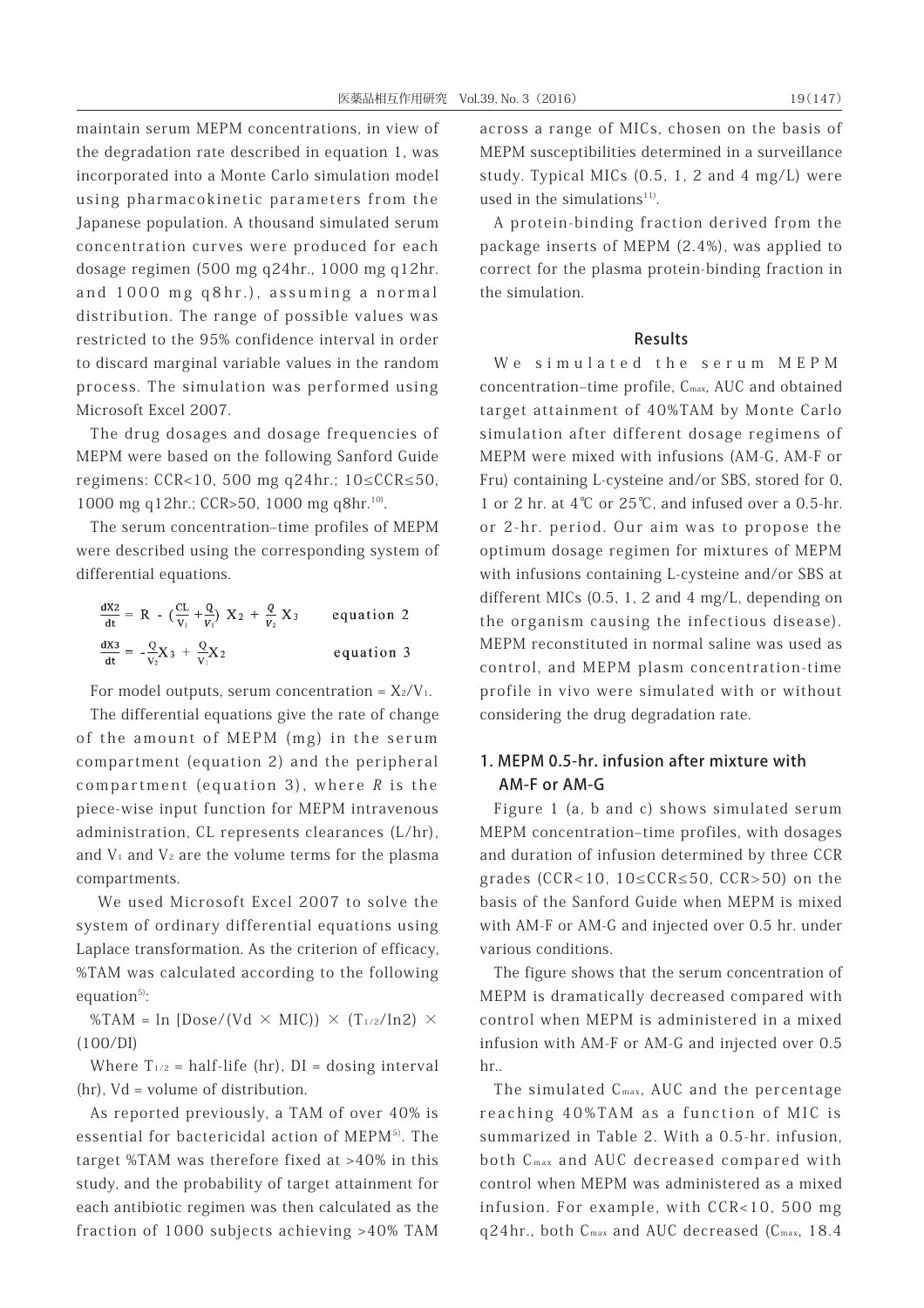#### a) CCR<10, MEPM 500 mg q24hr.



Fig. 1 Simulated serum MEPM concentration-time profile when infused over 0.5 hr. after mixture with AM-F or AM-G

Median of simulated serum MEPM concentrations for three typical MEPM dosage regimens (a) CCR<10, 500 mg q24hr. (b) 10≤CCR≤50, 1000 mg q12hr. and (c) CCR>50, 1000 mg q8hr., incorporating degradation as well as pharmacokinetic variability in 1000 simulations. It was assumed that MEPM, mixed with AM-F or AM-G, was administered by a 0.5-hr. infusion. KEY: Control (filled triangles), 0 hr. storage after mixing (X-marks), 1 hr. storage at 4˚C (open squares) or 25˚C (filled squares) after mixing, and 2 hr. storage at 4˚C (open diamonds) or 25˚C (filled diamonds) after mixing.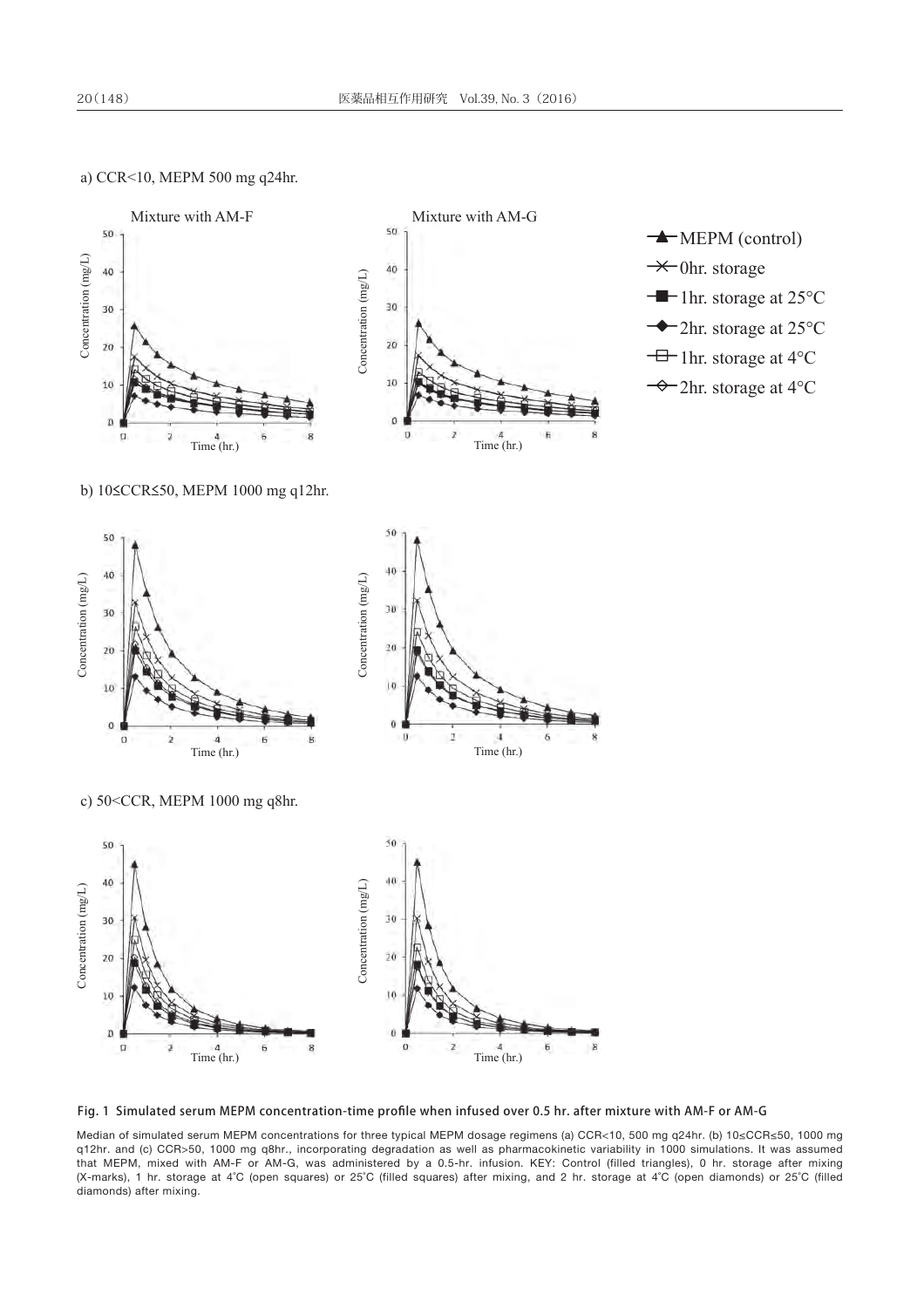|               |                                         |                | Storage                  |                |      |                                    |           |         | TA $(%)$         |                  |
|---------------|-----------------------------------------|----------------|--------------------------|----------------|------|------------------------------------|-----------|---------|------------------|------------------|
| Figure part   | Dosage regimen                          | Mixture        | Temp $(^{\circ}C)$       | Time (hr.)     |      | Cmax $(mg/L)$ AUC $(mg \cdot h/L)$ | $MIC=0.5$ | $MIC=1$ | $MIC=2$          | $MIC=4$          |
|               |                                         | MEPM (control) | $\overline{\phantom{a}}$ |                | 25.7 | 120.7                              | 100       | 100     | 99.8             | 41.9             |
|               |                                         |                | $\overline{\phantom{a}}$ | $\overline{0}$ | 18.4 | 85.8                               | 100       | 100     | 96.4             | 0.4              |
|               |                                         |                | $\overline{4}$           | 1              | 14.2 | 65.9                               | 100       | 100     | 73.7             | $\boldsymbol{0}$ |
|               |                                         | MEPM+AM-F      | 4                        | $\overline{2}$ | 11.6 | 54.0                               | 100       | 99.5    | 18.3             | $\boldsymbol{0}$ |
|               |                                         |                | 25                       | 1              | 11.9 | 55.6                               | 100       | 99.7    | 27.0             | $\boldsymbol{0}$ |
| Figure $1(a)$ | CCR<10<br>500 mg q24hr.                 |                | 25                       | $\overline{2}$ | 8.2  | 38.2                               | 100       | 89.5    | $\boldsymbol{0}$ | $\boldsymbol{0}$ |
|               |                                         |                | ÷.                       | $\Omega$       | 17.3 | 80.4                               | 100       | 100     | 93.7             | $\mathbf{0}$     |
|               |                                         |                | 4                        | 1              | 13.0 | 60.2                               | 100       | 100     | 73.7             | $\boldsymbol{0}$ |
|               |                                         | MEPM+AM-G      | $\overline{4}$           | $\overline{c}$ | 9.9  | 46.1                               | 100       | 99.5    | 18.3             | $\boldsymbol{0}$ |
|               |                                         |                | 25                       | 1              | 10.4 | 48.3                               | 100       | 98.6    | 4.4              | $\boldsymbol{0}$ |
|               |                                         |                | 25                       | $\sqrt{2}$     | 6.7  | 31.5                               | 99.8      | 47.0    | $\boldsymbol{0}$ | $\mathbf{0}$     |
|               |                                         | MEPM (control) | $\overline{\phantom{a}}$ | ä,             | 47.8 | 110.1                              | 100       | 100     | 100              | 97.9             |
|               |                                         | MEPM+AM-F      | ÷.                       | $\Omega$       | 34.4 | 78.3                               | 100       | 100     | 100              | 77.2             |
|               |                                         |                | $\overline{4}$           | 1              | 26.5 | 60.3                               | 100       | 100     | 99.4             | 22.5             |
|               |                                         |                | $\overline{4}$           | $\overline{c}$ | 21.7 | 49.5                               | 100       | 100     | 97.0             | 0.7              |
|               | $10 \leq CCR \leq 50$<br>1000 mg q12hr. |                | 25                       | $\mathbf{1}$   | 22.3 | 50.8                               | 100       | 100     | 97.0             | 0.7              |
| Figure $1(b)$ |                                         |                | 25                       | $\overline{2}$ | 15.4 | 34.9                               | 100       | 99.9    | 52.0             | $\boldsymbol{0}$ |
|               |                                         |                | ÷.                       | $\overline{0}$ | 32.2 | 73.5                               | 100       | 100     | 100              | 61.5             |
|               |                                         |                | $\overline{4}$           | 1              | 24.1 | 55.0                               | 100       | 100     | 99.4             | 22.5             |
|               |                                         | MEPM+AM-G      | 4                        | $\overline{c}$ | 18.6 | 42.3                               | 100       | 100     | 97.0             | 0.7              |
|               |                                         |                | 25                       | 1              | 19.5 | 44.2                               | 100       | 100     | 91.1             | $\boldsymbol{0}$ |
|               |                                         |                | 25                       | $\overline{2}$ | 12.6 | 28.8                               | 100       | 98.6    | 4.4              | $\mathbf{0}$     |
|               |                                         | MEPM (control) | ÷,                       | ÷,             | 45.2 | 70.3                               | 100       | 100     | 100              | 97.5             |
|               |                                         |                | $\overline{\phantom{a}}$ | $\Omega$       | 32.2 | 50.6                               | 100       | 100     | 99.9             | 56.9             |
|               |                                         |                | $\overline{4}$           | 1              | 24.6 | 39.0                               | 100       | 100     | 98.6             | 6.2              |
|               |                                         | MEPM+AM-F      | $\overline{4}$           | $\overline{2}$ | 20.4 | 32.0                               | 100       | 100     | 87.6             | $\boldsymbol{0}$ |
|               | <b>CCR150</b>                           |                | 25                       | 1              | 20.9 | 32.8                               | 100       | 100     | 92.5             | $\boldsymbol{0}$ |
| Figure $1(c)$ | 1000 mg q8hr.                           |                | 25                       | $\overline{2}$ | 14.2 | 22.5                               | 100       | 99.2    | 41.9             | $\mathbf{0}$     |
|               |                                         |                | ÷.                       | $\Omega$       | 30.2 | 47.5                               | 100       | 100     | 99.8             | 41.9             |
|               |                                         |                | $\overline{4}$           | 1              | 22.6 | 35.6                               | 100       | 100     | 98.6             | 6.2              |
|               |                                         | MEPM+AM-G      | 4                        | $\sqrt{2}$     | 17.4 | 24.5                               | 100       | 100     | 87.6             | $\boldsymbol{0}$ |
|               |                                         |                | 25                       | 1              | 18.2 | 28.5                               | 100       | 100     | 80.2             | $\mathbf{0}$     |
|               |                                         |                | 25                       | $\overline{c}$ | 11.9 | 18.6                               | 100       | 98.6    | 6.2              | $\mathbf{0}$     |

Table 2 TA% for MEPM when mixed with AM-F or AM-G and infused over 0.5 hr. after storage for 0, 1 or 2 hr. at 4 or 25̊C

TA: target attainment

CCR: creatinine clearance rate (mL/min)

Temperature: Temp

mg/L; AUC 85.8 mg・h/L), compared with control  $(C_{\text{max}}, 25.7 \text{ mg/L}, \text{AUC } 120.7 \text{ mg} \cdot \text{h/L}$  when MEPM was administered as a mixed infusion with AM-F immediately after mixing, as shown in Table 2 (upper part) and Figure 1a. The decrease of  $C_{\text{max}}$ and AUC when MEPM was administered as a mixed infusion with AM-F were very similar. When kept at  $4^{\circ}$ C or  $25^{\circ}$ C after mixing, the C<sub>max</sub> and AUC of MEPM administered as a mixed infusion decreased more rapidly when the storage time was extended from 1 to 2 hr..

 The TA% based on different MICs (0.5, 1, 2 and 4 mg/L) is also shown in Table 2 and the evolution of TA% is described in Figure 2 (a, b and c).

 With an MIC of 0.5 mg/L, TA% in all regimens was maintained at nearly 100% as shown in Table 2. With an MIC of 2 mg/L, all regimens with a 0.5-hr. infusion maintained TA% >80% when mixed infusion were stored for 0 hr. after mixing. TA% decreased when storage time was extended from 1 to 2 hr. after mixing with AM-F both at  $25 \degree$  C (500 mg q24hr.: 27.0% to 0%, 1000 mg q12hr.: 97.0% to

52.0%, 1000 mg q8hr.: 92.5% to 41.9%) and at 4°C (500 mg q24hr.: 73.7% to 18.3%, 1000 mg q12hr.: 99.4% to 97.0%, 1000 mg q8hr.: 98.6% to 87.6%).

## 2. MEPM 2-hr. infusion after mixing with AM-F or AM-G

Figure 3 (a, b and c) shows simulated serum MEPM concentration-time profiles, with dosages and duration of infusion determined by three CCR grades ( $CCR < 10$ ,  $10 \leq CCR \leq 50$ ,  $CCR > 50$ ) on the basis of the Sanford Guide, when MEPM is mixed with AM-F or AM-G and injected over 2 hr. under various storage conditions.

Simulated C<sub>max</sub>, AUC and TA% calculated as a function of MIC are summarized in Table 3 and the evolution of the TA% is represented in Figure 4 (a, b and c). With a 2-hr. infusion, the AUC and  $C_{\text{max}}$ decreased dramatically compared with control under all storage conditions and for all dosage regimens when MEPM was administered as a mixed infusion with both AM-F and AM-G (Table 3).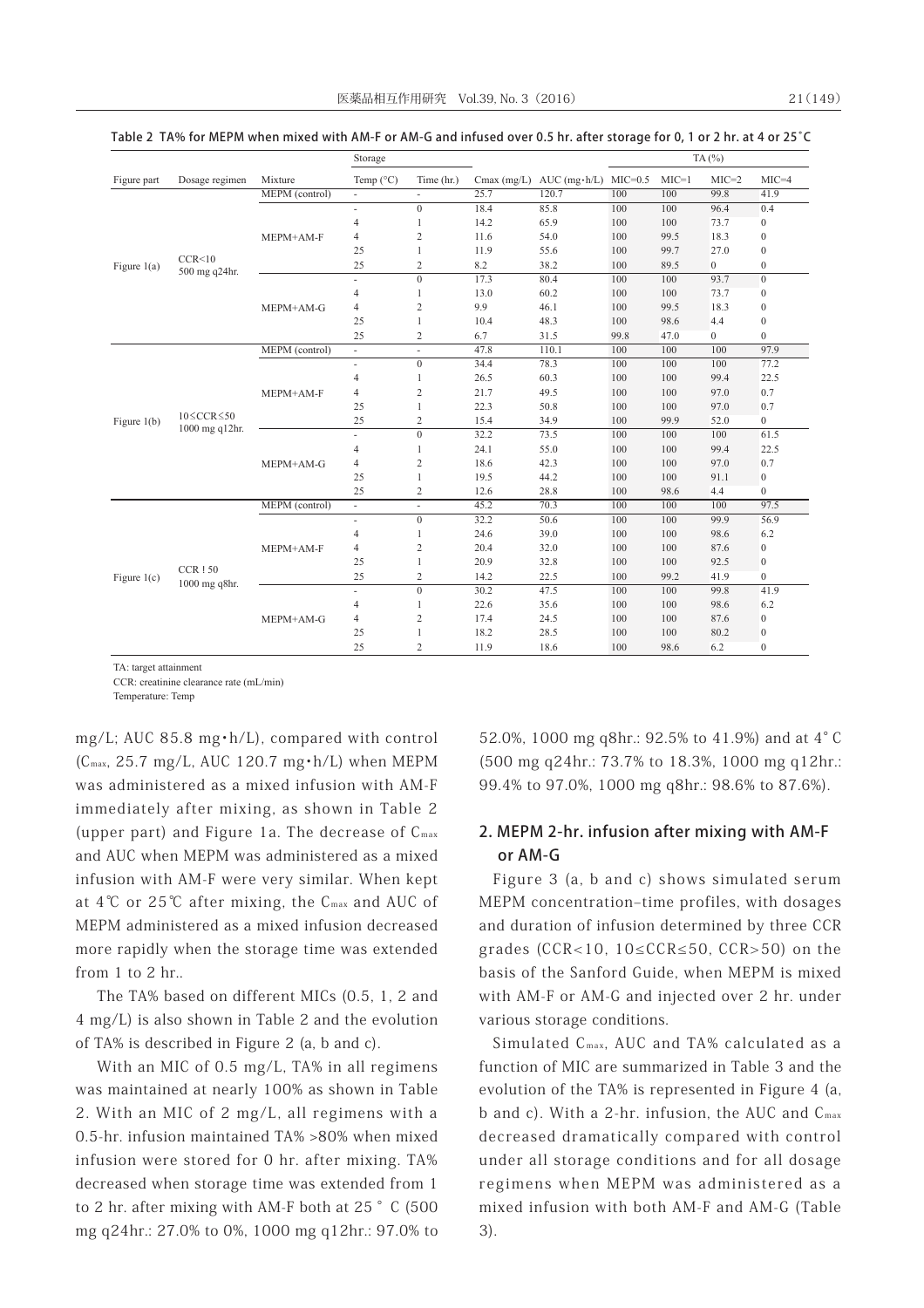With an MIC of 0.5 mg/L, nearly all regimens maintained TA%>80% (Table 3). With an MIC of 2 mg/L and a 2-hr. infusion, TA% could not be maintained>80% when MEPM was administered

immediately after mixing, under all storage conditions. The TA% dropped to  $0-14.6\%$  when mixed infusions were stored for 1 or 2 hr. at 4℃ or 25℃ after mixing.



#### Fig. 2 Calculated attainment rate of 40%TAM as a function of MIC after mixture with AM-F or AM-G

The attainment rate of 40%TAM as a function of MIC was calculated for three typical MEPM dosage regimens (a) CCR<10, 500 mg q24hr., (b) 10 ≤CCR≤50, 1000 mg q12hr. and (c) CCR>50, 1000 mg q8hr.. MEPM mixed with AM-F or AM-G was administered as a 0.5-hr. infusion. KEY: Control (filled triangles), 0 hr. storage after mixture (X-marks), 1 hr. storage after mixture at 4˚C (open squares) or 25˚C (filled squares), and 2 hr. storage after mixture at 4˚C (open diamonds) or 25˚C (filled diamonds).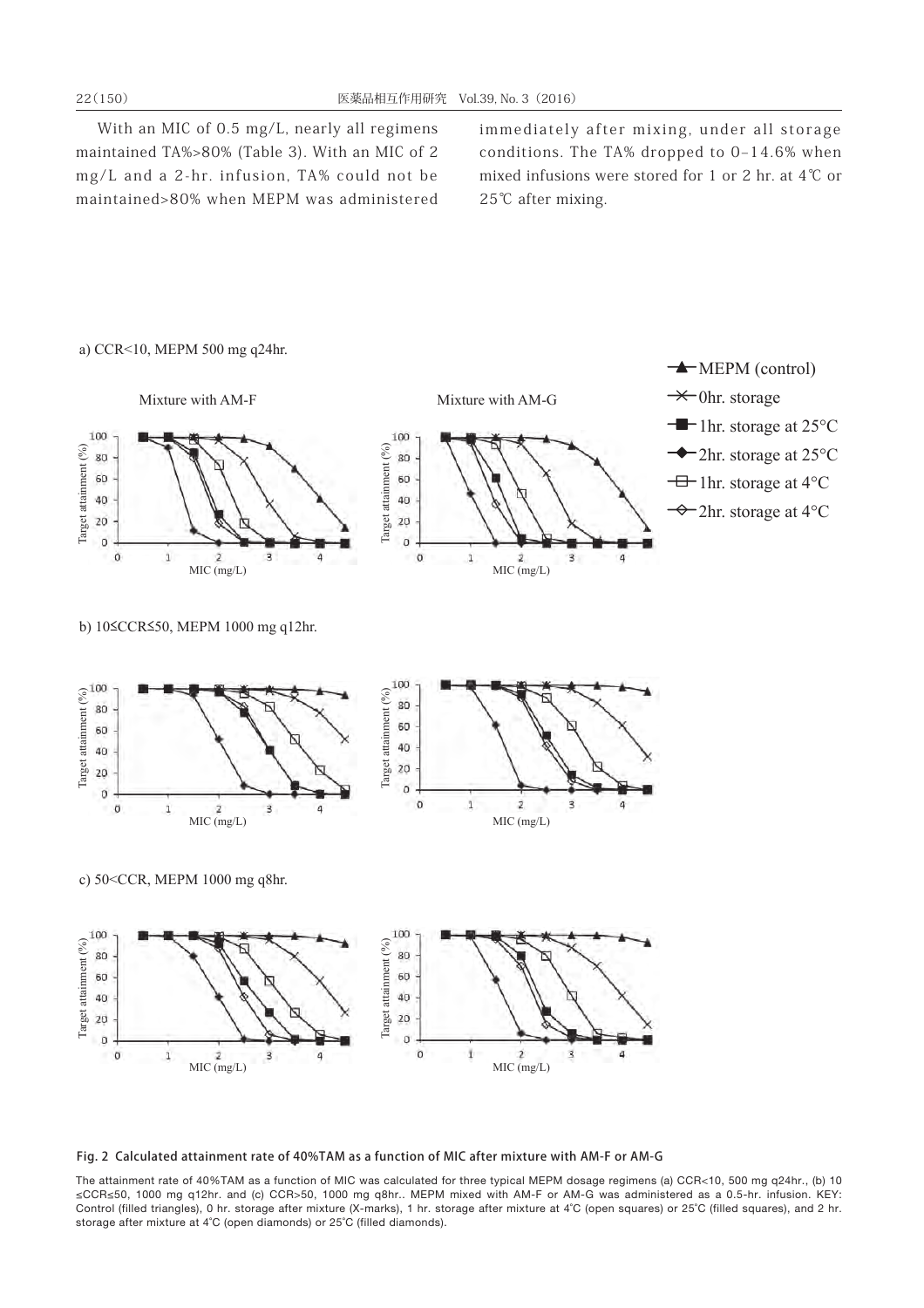#### a) CCR<10, MEPM 500 mg q24hr.



Fig. 3 Simulated serum MEPM concentration-time profile after administration as a 2-hr. infusion regimen when mixed with AM-F or AM-G

Medians of simulated serum MEPM concentrations for three typical MEPM dosage regimens (a) CCR<10, 500 mg q24hr., (b) 10≤CCR≤50, 1000 mg q12hr. and (c) CCR>50, 1000 mg q8hr., incorporating degradation as well as pharmacokinetic variability in an average of 1000 simulations. MEPM mixed with AM-F or AM-G was administered as a 2-hr. infusion. KEY: Control (filled triangles), 0 hr. storage after mixture (X-marks), 1 hr. storage after mixture at 4˚C (open squares) or 25˚C (filled squares), and 2 hr. storage after mixture at 4˚C (open diamonds) or 25˚C (filled diamonds).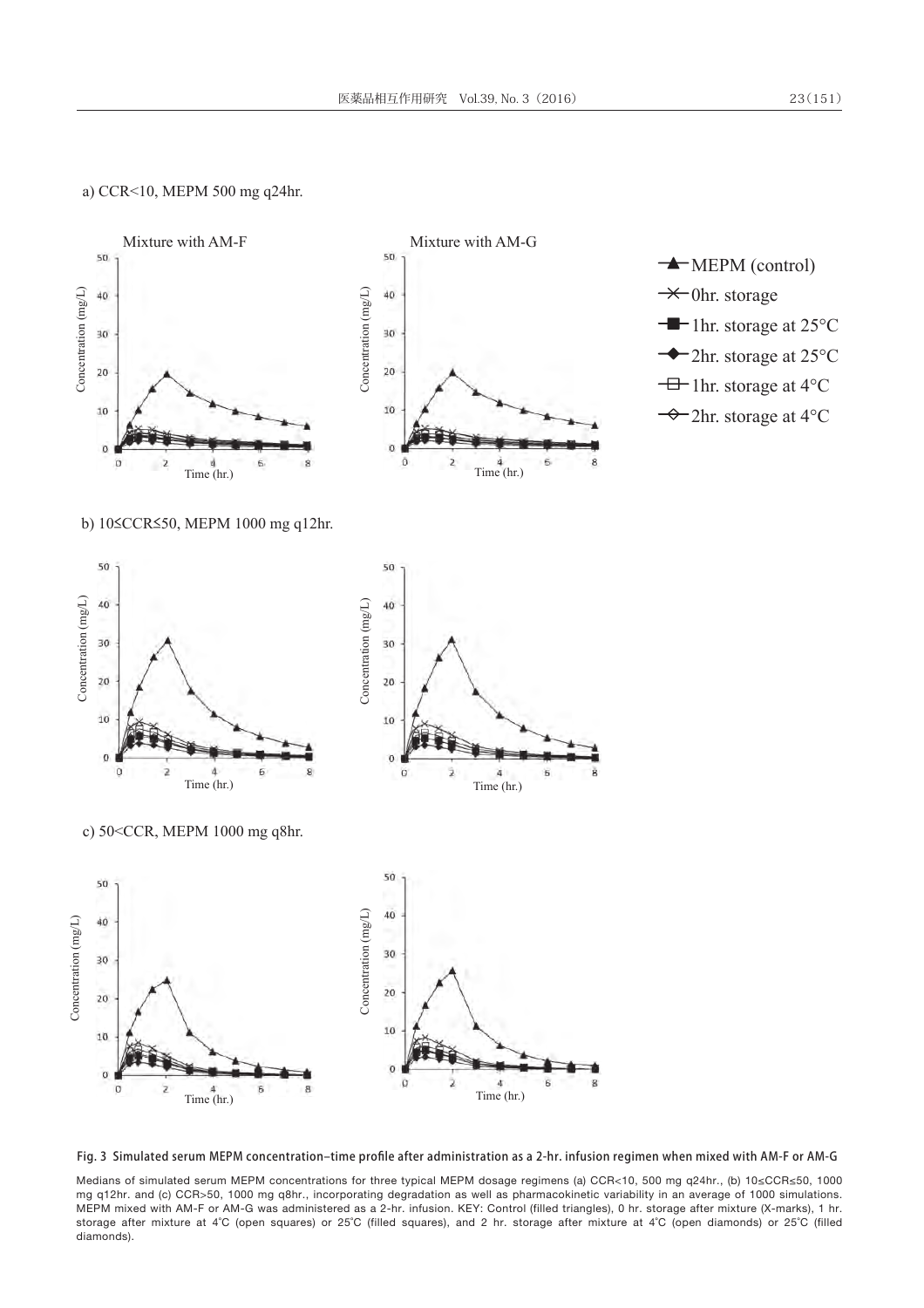#### a) CCR<10, MEPM 500 mg q24hr.



Fig. 4 Calculated rate of attainment of 40%TAM as a function of MIC after mixture with AM-F or AM-G

The rate of attainment of 40%TAM as a function of MIC was calculated for three typical MEPM dosage regimens (a) CCR<10, 500 mg q24hr., (b) 10<CCR<50, 1000 mg q12hr. and (c) CCR>50, 1000 mg q8hr., assuming administration of MEPM mixed with AM-F or AM-G by 2-hr. infusion. KEY: Control (filled triangles), 0 hr. storage after mixture (X-marks), 1 hr. storage after mixture at 4°C (open squares) or 25°C (filled squares), and 2 hr. storage after mixture at 4˚C (open diamonds) or 25˚C (filled diamonds).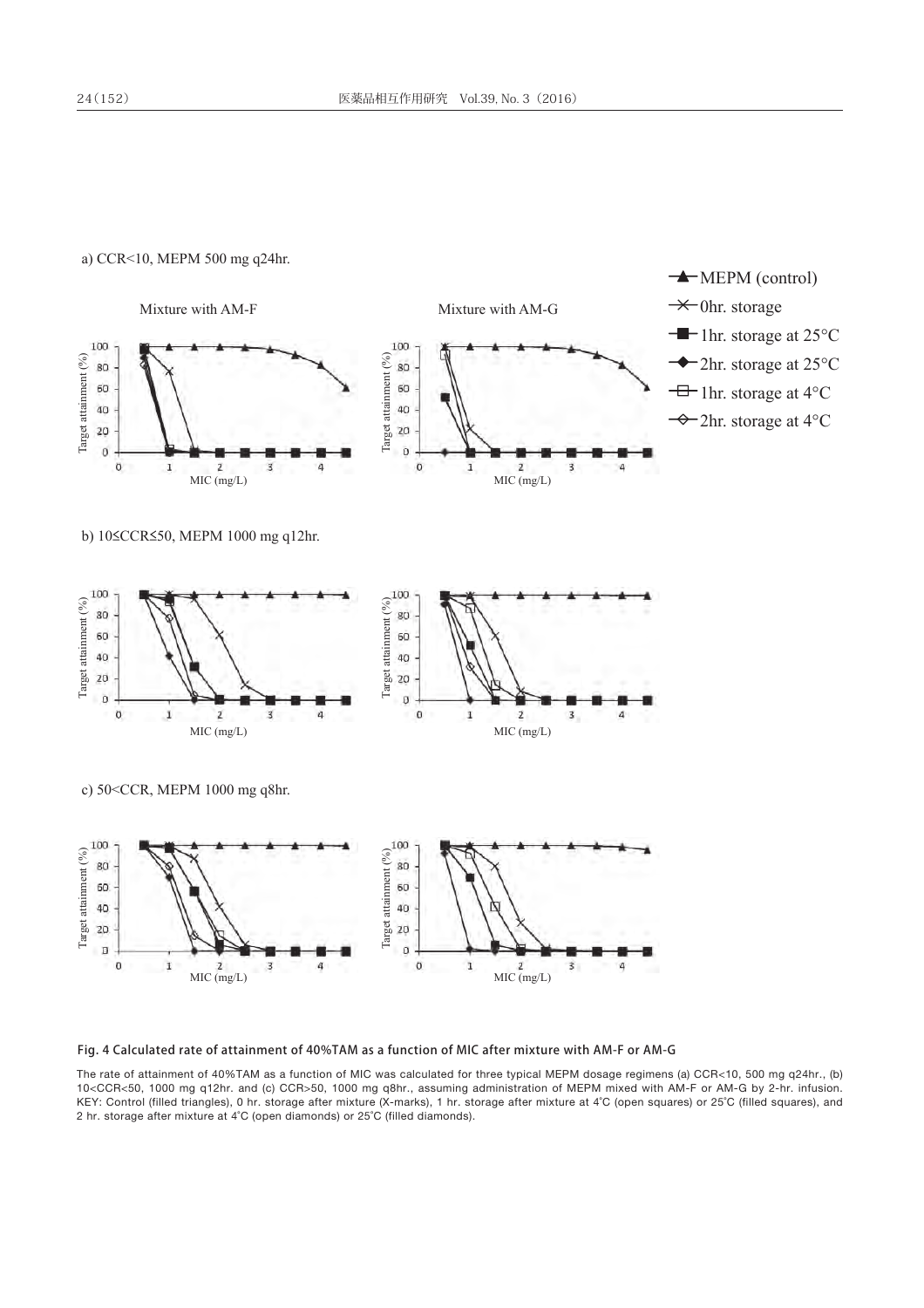|               |                                         |                | Storage                  |                         |                |                                          |      |                  | TA(%)            |                  |          |
|---------------|-----------------------------------------|----------------|--------------------------|-------------------------|----------------|------------------------------------------|------|------------------|------------------|------------------|----------|
| Figure part   | Dosage regimen                          | Mixture        | Temp $(^{\circ}C)$       | Time (hr.)              |                | Cmax (mg/L) AUC (mg $\cdot$ h/L) MIC=0.5 |      | $MIC=1$          | $MIC=2$          | $MIC=4$          |          |
|               |                                         | MEPM (control) | $\overline{\phantom{a}}$ | ÷.                      | 19.9           | 120.7                                    | 100  | 100              | 100              | 83.0             |          |
|               |                                         |                | $\overline{\phantom{a}}$ | $\overline{0}$          | 6.0            | 34.1                                     | 100  | 77.2             | $\overline{0}$   | $\mathbf{0}$     |          |
|               |                                         |                | $\overline{4}$           | 1                       | 4.4            | 23.1                                     | 98.8 | 3.0              | $\mathbf{0}$     | $\mathbf{0}$     |          |
|               |                                         | MEPM+AM-F      | 4                        | $\overline{\mathbf{c}}$ | 3.6            | 18.9                                     | 83.0 | $\mathbf{0}$     | $\mathbf{0}$     | $\mathbf{0}$     |          |
|               |                                         |                | 25                       | 1                       | 3.9            | 22.1                                     | 97.5 | 1.2              | $\mathbf{0}$     | $\mathbf{0}$     |          |
| Figure $3(a)$ | CCR < 10<br>500 mg q24hr.               |                | 25                       | $\overline{c}$          | 2.7            | 15.2                                     | 41.9 | $\overline{0}$   | $\boldsymbol{0}$ | $\boldsymbol{0}$ |          |
|               |                                         |                | $\overline{\phantom{a}}$ | $\Omega$                | 5.3            | 27.1                                     | 99.7 | 22.4             | $\theta$         | $\Omega$         |          |
|               |                                         |                | $\overline{4}$           | 1                       | 3.9            | 20.3                                     | 98.8 | 3.0              | $\mathbf{0}$     | $\boldsymbol{0}$ |          |
|               |                                         | MEPM+AM-G      | $\overline{4}$           | $\overline{c}$          | 3.0            | 15.6                                     | 83.0 | $\boldsymbol{0}$ | $\boldsymbol{0}$ | $\boldsymbol{0}$ |          |
|               |                                         |                | 25                       | 1                       | 3.1            | 16.3                                     | 52.0 | $\mathbf{0}$     | $\mathbf{0}$     | $\mathbf{0}$     |          |
|               |                                         |                | 25                       | $\overline{c}$          | 2.1            | 10.6                                     | 0.1  | $\mathbf{0}$     | $\mathbf{0}$     | $\mathbf{0}$     |          |
|               |                                         | MEPM (control) | $\overline{\phantom{a}}$ | ä,                      | 31.1           | 110.1                                    | 100  | 100              | 100              | 99.9             |          |
|               |                                         | MEPM+AM-F      | $\overline{\phantom{a}}$ | $\Omega$                | 10.4           | 34.7                                     | 100  | 98.6             | 61.5             | $\mathbf{0}$     |          |
|               |                                         |                | $\overline{4}$           | 1                       | 7.6            | 23.9                                     | 100  | 93.7             | 0.7              | $\boldsymbol{0}$ |          |
|               |                                         |                | $\overline{4}$           | $\overline{c}$          | 6.3            | 19.6                                     | 100  | 77.2             | $\boldsymbol{0}$ | $\boldsymbol{0}$ |          |
|               | $10 \leq CCR \leq 50$<br>1000 mg q12hr. |                | 25                       | 1                       | 6.8            | 22.5                                     | 100  | 95.6             | 0.7              | $\boldsymbol{0}$ |          |
| Figure $3(b)$ |                                         |                | 25                       | $\overline{c}$          | 4.6            | 15.4                                     | 99.6 | 41.9             | $\overline{0}$   | $\boldsymbol{0}$ |          |
|               |                                         |                | ×.                       | $\overline{0}$          | 9.2            | 28.3                                     | 100  | 98.6             | 8.5              | $\boldsymbol{0}$ |          |
|               |                                         |                | $\overline{4}$           | 1                       | 7.0            | 21.2                                     | 100  | 93.7             | 0.7              | $\mathbf{0}$     |          |
|               |                                         | MEPM+AM-G      | 4                        | $\overline{\mathbf{c}}$ | 5.3            | 16.3                                     | 100  | 77.2             | $\mathbf{0}$     | $\boldsymbol{0}$ |          |
|               |                                         |                | 25                       | 1                       | 5.5            | 17.0                                     | 99.9 | 52               | $\boldsymbol{0}$ | $\boldsymbol{0}$ |          |
|               |                                         |                | 25                       | $\overline{c}$          | 3.6            | 11.1                                     | 91.1 | 0.1              | $\mathbf{0}$     | $\Omega$         |          |
|               |                                         | MEPM (control) | $\overline{\phantom{a}}$ | ÷.                      | 25.6           | 70.3                                     | 100  | 100              | 100              | 99.9             |          |
|               |                                         |                | $\overline{\phantom{a}}$ | $\mathbf{0}$            | 8.5            | 20.9                                     | 100  | 99.6             | 41.9             | $\mathbf{0}$     |          |
|               |                                         |                | $\overline{4}$           | 1                       | 6.9            | 16.9                                     | 100  | 97.5             | 14.6             | $\boldsymbol{0}$ |          |
|               |                                         | MEPM+AM-F      | 4                        | $\overline{c}$          | 5.6            | 6.9                                      | 100  | 80.2             | 0.4              | $\mathbf{0}$     |          |
|               | <b>CCR150</b>                           |                | 25                       | 1                       | 5.2            | 12.8                                     | 100  | 97.5             | 0.1              | $\mathbf{0}$     |          |
| Figure $3(c)$ | 1000 mg q8hr.                           |                | 25                       | 2                       | 3.4            | 8.4                                      | 99.9 | 70.0             | $\overline{0}$   | $\boldsymbol{0}$ |          |
|               |                                         |                | $\omega$                 | $\overline{0}$          | 8.2            | 20.0                                     | 100  | 98.6             | 27.0             | $\mathbf{0}$     |          |
|               |                                         |                | $\overline{4}$           | 1                       | 6.2            | 15.0                                     | 100  | 97.5             | 14.6             | $\boldsymbol{0}$ |          |
|               |                                         | MEPM+AM-G      | $\overline{4}$           | $\overline{c}$          | 4.8            | 11.5                                     | 100  | 80.2             | 0.4              | $\boldsymbol{0}$ |          |
|               |                                         |                | 25                       | 1                       | 8.2            | 12.0                                     | 99.9 | 70.0             | $\mathbf{0}$     | $\boldsymbol{0}$ |          |
|               |                                         |                |                          | 25                      | $\overline{c}$ | 3.3                                      | 7.8  | 92.5             | 6.2              | $\Omega$         | $\theta$ |

|  |  | Table 3 TA% for MEPM when mixed with AM-F or AM-G and infused over 2 hr. after storage for 0, 1 or 2 hr. at 4 or 25 °C |  |  |  |  |  |
|--|--|------------------------------------------------------------------------------------------------------------------------|--|--|--|--|--|
|--|--|------------------------------------------------------------------------------------------------------------------------|--|--|--|--|--|

TA : target attainment

CCR:creatinine clearance rate (mL/min)

Temperature: Temp

#### 3. MEPM mixed with Fru

Serum MEPM concentration-time profiles were simulated, with dosages and duration of infusion determined by three CCR grades (CCR<10, 10≤CCR ≤50, CCR>50) on the basis of the Sanford Guide, after mixing MEPM with Fru and subjecting the mixture to various storage conditions. The simulated serum MEPM concentration-time profile after mixture with Fru was almost the same as that of the control MEPM solution. The calculated TA% as a function of MIC is summarized in Table 4. No differences in TA% in comparison with control were found when the infusion was stored for 0, 1 or 2 hr. after mixing.

#### Discussion

According to the drug package insert, MEPM is usually administered as an infusion in normal saline. However, in clinical practice, MEPM is occasionally administered in mixed with infusions containing L-cysteine and/or SBS. By adopting this method of mixture-administration, it is possible that serum MEPM concentrations may fall below the MIC for the pathogen concerned. Therefore, it was considered important to evaluate whether or not such mixture-administration would increase the risk of a significant decline in serum concentrations of MEPM.

 In the present study, we performed simulations which included not only population pharmacokinetics for MEPM and but also degradation rates after mixing with an infusion containing L-cysteine and/or SBS. Commonly used dosage regimens and storage conditions were tested and efficacy was evaluated as %TAM, considering a range of MICs from 0.5 to 4 mg/L. A simulation study was conducted to evaluate the decrease of %TA for different dosage regimes when the infusions are stored for 0, 1 or 2 hr. and at 4℃ or 25℃ after mixing with Fru, AM-F or AM-G.

When MEPM was mixed with Fru, which contains only SBS, the simulations indicate that >80% TAM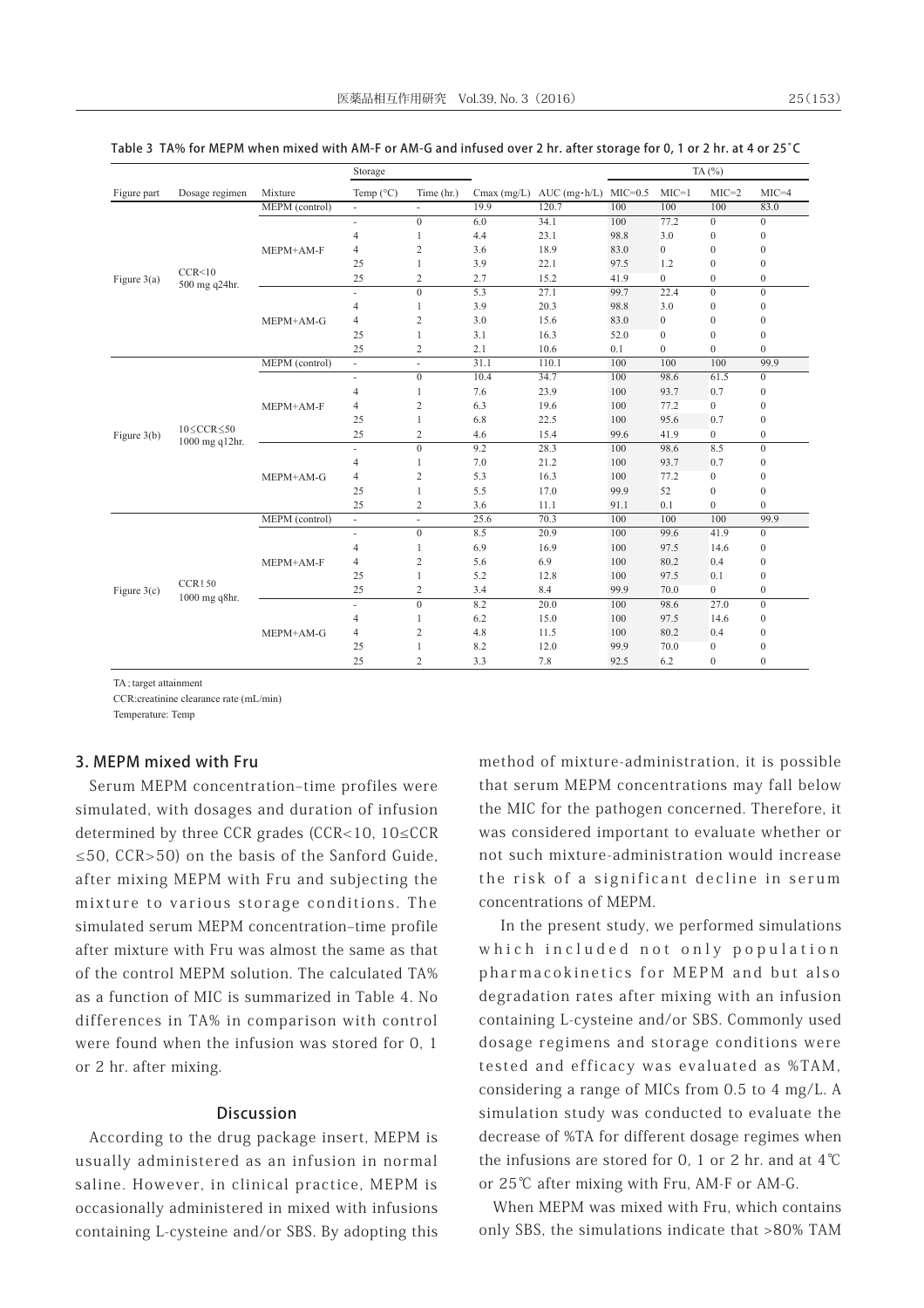|                                        |                | Storage                  |                              | TA $(%)$  |         |         |         |  |
|----------------------------------------|----------------|--------------------------|------------------------------|-----------|---------|---------|---------|--|
| Dosage regimen                         | Mixture        | Temp $(^{\circ}C)$       | Time (hr.)                   | $MIC=0.5$ | $MIC=1$ | $MIC=2$ | $MIC=4$ |  |
|                                        | MEPM (control) | $\bar{a}$                | $\overline{a}$               | 100       | 100     | 99.8    | 47.0    |  |
| CCR < 10                               |                |                          | $\theta$                     | 100       | 100     | 99.8    | 47.0    |  |
| 500 mg q24hr.<br>$0.5$ -hr. infusion   | MEPM+Fru       | 4 or 25                  | 1                            | 100       | 100     | 99.7    | 47.0    |  |
|                                        |                | 4 or 25                  | $\overline{2}$               | 100       | 100     | 99.7    | 47.0    |  |
|                                        | MEPM (control) | $\overline{\phantom{a}}$ | $\overline{\phantom{a}}$     | 100       | 100     | 100     | 77.2    |  |
| CCR<10                                 |                | $\overline{\phantom{0}}$ | $\overline{0}$               | 100       | 100     | 100     | 77.2    |  |
| 500 mg q24hr.<br>2-hr. infusion        | MEPM+Fru       | 4 or 25                  | 1                            | 100       | 100     | 100     | 77.2    |  |
|                                        |                | 4 or 25                  | 2                            | 100       | 100     | 100     | 77.2    |  |
|                                        | MEPM (control) | $\overline{\phantom{a}}$ | $\overline{\phantom{a}}$     | 100       | 100     | 100     | 97.9    |  |
| $10 \leq CCR \leq 50$                  |                |                          | $\theta$                     | 100       | 100     | 100     | 97.9    |  |
| 1000 mg q12hr.<br>0.5-hr. infusion     | MEPM+Fru       | 4 or 25                  | 1                            | 100       | 100     | 100     | 97.9    |  |
|                                        |                | 4 or 25                  | $\overline{2}$               | 100       | 100     | 100     | 97.9    |  |
|                                        | MEPM (control) | $\overline{\phantom{a}}$ | $\qquad \qquad \blacksquare$ | 100       | 100     | 100     | 99.6    |  |
| $10 \leq CCR \leq 50$                  |                |                          | $\theta$                     | 100       | 100     | 100     | 99.6    |  |
| 1000 mg q12hr.<br>2-hr. infusion       | MEPM+Fru       | 4 or 25                  | 1                            | 100       | 100     | 100     | 99.6    |  |
|                                        |                | 4 or 25                  | 2                            | 100       | 100     | 100     | 99.6    |  |
|                                        | MEPM (control) | $\overline{\phantom{a}}$ | $\overline{\phantom{a}}$     | 100       | 100     | 99.2    | 97.5    |  |
| $CCR$ ! 50                             |                | $\overline{\phantom{0}}$ | $\overline{0}$               | 100       | 100     | 99.2    | 97.5    |  |
| $1000$ mg q8hr.<br>$0.5$ -hr. infusion | MEPM+Fru       | 4 or 25                  | 1                            | 100       | 100     | 99.2    | 97.5    |  |
|                                        |                | 4 or 25                  | 2                            | 100       | 100     | 99.2    | 97.5    |  |
|                                        | MEPM (control) |                          | $\bar{a}$                    | 100       | 100     | 100     | 100     |  |
| CCR > 50                               |                |                          | $\boldsymbol{0}$             | 100       | 100     | 100     | 100     |  |
| 1000 mg q8hr.<br>2-hr. infusion        | MEPM+Fru       | 4 or 25                  | 1                            | 100       | 100     | 100     | 100     |  |
|                                        |                | 4 or 25                  | $\overline{2}$               | 100       | 100     | 100     | 100     |  |

Table 4 TA% obtained with different infusion regimens of MEPM when mixed with Fru and stored for 0, 1 or 2 hr. at 4°C or 25°C

TA: target attainment

CCR: creatinine clearance rate (mL/min)

Temperature: Temp

is likely to be attained in all dosage regimes, similar to the performance of MEPM in normal saline, regardless of extending the storage time from 1 to 2 hr.. In previous studies, MEPM concentrations in normal saline have been reported to reduce by 1.66% after 2 hr. after storage at room temperature<sup>12, 13)</sup>. The degradation rate constant of MEPM mixed with Fru was also very small, and similar to that obtained with normal saline solution.

 This result suggests that the concentration of SBS contained in Fru (0.2 g/L according to the package insert), has extremely small influence on %TA in storage time or infusion time under study condition. To maintain serum drug concentrations above the MIC for intermediate or resistant microorganisms (MIC >2 mg/L) such as Acinetobacter spp. and Pseudomonas aeruginos $a^{11}$ ,

it may just be necessary to extend the infusion time to 2 hr.<sup>2)</sup>. Fru could always be administered separately if MEPM needed to be administered as a 2-hr. infusion.

The present study also showed that, in mixed infusion with AM-F or AM-G, %TA decreases when either the length of the infusion is increased (from 0.5 to 2 hr.) or the storage time after mixing (from 1 to 2 hr.). When considering bacteria with MIC 0.5 mg/L, nearly all regimens, except 500 mg q24hr. (2-hr. infusion), maintained 40%TAM. This result suggests that, under all storage conditions tested, infusion of MEPM in normal saline or in combination with AM-F or AM-G would be equally effective against Escherichia coli (MIC<0.06-0.25), an organism that causes a significant proportion of all Gram-negative infections in the urinary tract<sup>14)</sup>. For an MIC of 2 mg/L, the simulations indicate that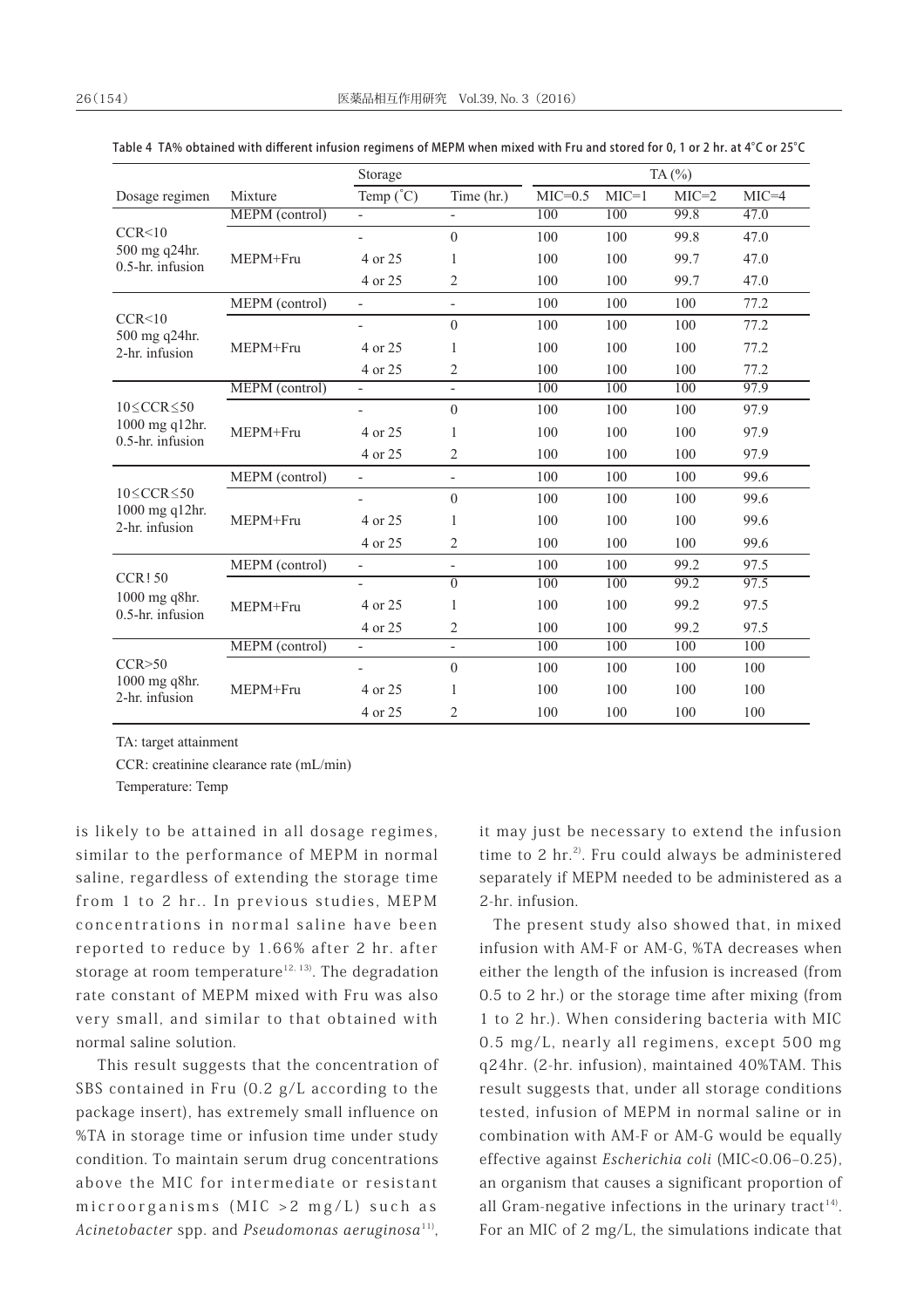nearly all MEPM 0.5-hr. infusion regimens with no storage after mixture maintained 40%TAM. For intermediate or resistant microorganisms (MIC >2 mg/L) like Acinetobacter spp. and Pseudomonas  $aeruginosa<sup>11</sup>$ , however, the results suggest that 40%TAM cannot be maintained due to degradation caused by contact with the amino acid solutions. Treatments for infections caused by the abovementioned organisms are limited, however, and carbapenems may be the only option. Our results suggest that, in this situation, MEPM should be administered as a 0.5-hr. infusion immediately after mixing with AM-F or AM-G, so as to minimize the decrease in concentration of MEPM.

In many clinical situations, MEPM is also administered through a Y-site, together with amino acid injection preparations containing L-cysteine and SBS. In this case, MEPM is generally administered via a 0.5-hr. infusion, keeping the contact time with amino acids short. It was previously thought that the extent of degradation of MEPM when administered via a Y-site would be lower than if it were to be mixed directly with the amino acid preparations<sup>15)</sup>. However, when dealing with intermediate or resistant microorganisms, MEPM administration must be extended, which can increase the potential contact time, thereby leading to an increased risk of MEPM degradation. Yoshioka et al. reported that the effectiveness of doripenem in the resolution of fever was decreased (75.1%) by a Y-site administration with an amino acid infusion line<sup>16)</sup>. The effectiveness of a  $0.5$  hr. MEPM infusion may therefore be decreased even in Y-site administration. This will need to be confirmed in future studies.

This interaction between carbapenems and amino acid infusions, will need to be considered in order to maximize the effectiveness of the antibiotics.

 In conclusion, using a Monte Carlo simulation, our study showed that co-administration of MEPM and an amino acid solution does not allow the same exposure to be achieved as an infusion of MEPM in normal saline. For microorganisms susceptible to MEPM (MIC  $\geq 2$  mg/L), co-administration with Fru, which contains SBS, can be made safe and effective by extending the length of the infusion to maintain TA% >80%. MEPM have to be administered as an infusion in normal saline, but not in parenteral nutrition fluids containing SBS or L-cysteine such as AM-F or AM-G. But in the infusion management of highly invasive patient, such as sepsis, parenteral nutrition fluids is administrated mixed with MEPM. Infusions of MEPM mixed with AM-F or AM-G, which contain L-cysteine and SBS, must be administered as a 0.5-hr. infusion immediately after mixing to maintain TA% >80%.

#### References

- 1)Wiseman LR、Wagstaff AJ、Brogden RN、et al:Meropenem:a review of its antibacterial activity、 pharmacokinetic properties and clinical efficacy、Drugs、50、73-101、1995.
- 2)Nicolau DP: Pharmacokinetic and pharmacodynamic properties of meropenem、 Clin. Infect. Dis、47 Suppl1、S32‒40、2008.
- 3)Craig WA: Pharmacokinetic/pharmacodynamic parameters: rationale for anti-bacterial dosing of mice and men., Clin. Infect. Dis,  $26(1)$ ,  $1-10$ , 1998.
- 4)Drusano GL: Antimicrobial pharmacodynamics: critical interactions of ʻbug and drug'.、Nat. Rev. Microbiol、2(4)、289‒300、2004.
- 5) Turnidge JD: The pharmacodynamics of  $β$ -lactams.、Clin. Infect. Dis、27(1)、10‒22、1998.
- 6)Takasu Y、Yoshida M、Tange M、Asahara K、 Uchida T: Prediction of the Stability of Meropenem in Intravenous Mixtures.、 Chem. Pharm. Bull、63、248‒254、2015.
- 7)Zaccardelli DS、Krcmarik CS、Wolk R、Khalidi N:Stability of imipenem and cilastatin sodium in total parenteral nutrient solution.、JPEN J. Parenter. Enteral Nutr、14、306‒9、1990.
- 8)Itagaki F、Kudo C、Katagiri S、Oshitari T、 Takahashi H、Natsugari H、Watanabe M:Incompatibility between Meropenem Injection and Amino Acid Infusions caused by L-Cysteine.、Jpn J. Pharm. Health Care Sci、39、 521‒527、2013.
- 9)Ikawa K、Morikawa N、Ohge H、et al:Pharmacokinetic-pharmacodynamic target attainment analysis of meropenem in Japanese adult patients.、J. Infect. Chemother、16、 25‒32、2010.